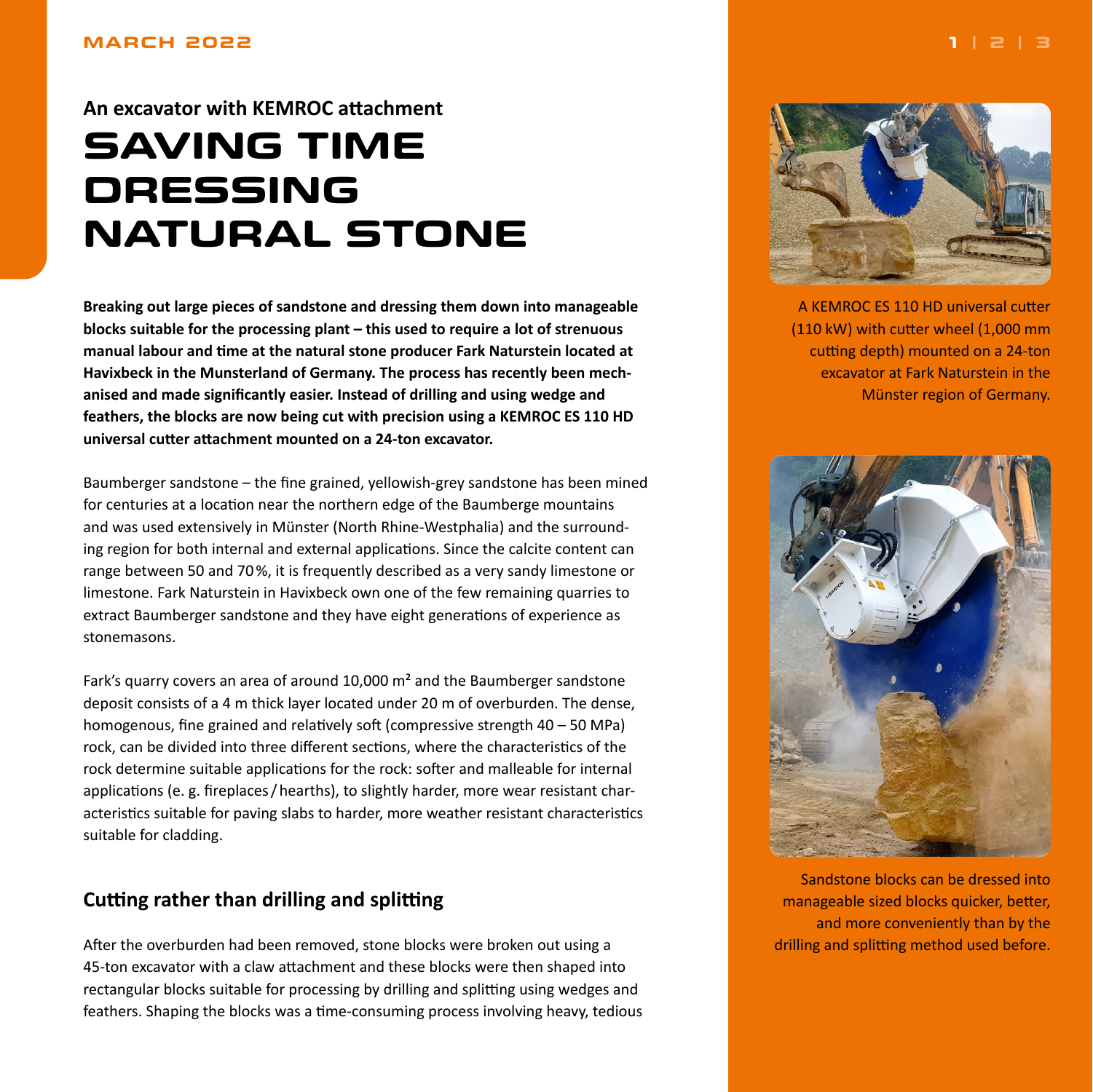#### <span id="page-1-0"></span>**MARCH 2022 [1](#page-0-0) | 2 | [3](#page-2-0)**

manual labour which also resulted in a relatively high wastage rate due to unavoidable spalling. Following detailed consultation with KEMROC sales manager Enrico Trender, an ES 110 HD universal cutter attachment was supplied to the quarry for initial testing and evaluation. This attachment proved to be well suited for use on the company's smaller 24-ton excavator. Having completed a number of successful trials, Fark Naturstein has now started the new season with a completely new process.

The individual steps in the quarrying process are as follows: First, a vertical slot is cut in the sandstone deposit using an excavator and cutter wheel attachment. The slot is used by a 45-ton excavator with bucket to pull large sandstone blocks out horizontally from the main deposit. The large blocks are then cut down into smaller, more manageable sized blocks using the 24-ton excavator fitted with the KEMROC ES 110 HD universal attachment with cutter wheel (1,000 mm cutting depth). All the rough-hewn surfaces on the blocks are also dressed by the cutter wheel so that the blocks have a perfect oblong shape. This saves storage space in the quarry since they are ideal for stacking one upon another. With flat external surfaces, the blocks are also optimally dressed for the next operation at the saws.

## **Better accuracy, speed, and comfort**

The ES range of universal cutter attachments from KEMROC are exceptionally versatile, equally capable of cutting small slots in concrete or asphalt and accurately profiling horizontal and vertical surfaces. They can be fitted either with a cutter wheel or with a cutter drum and once mounted on and powered by the carrier machine, they can be used for work on concrete, asphalt, or rock. After consultation with KEMROC sales manager Enrico Trender, the stone masons at Fark decided to try the largest model ES 110 HD (110 kW) fitted with a cutter wheel with maximum cutting depth of 1,000 mm as a suitable attachment for their hydraulic excavator LH R 914 B.

They agreed on an excavator and attachment combination that used a high-torque motor to develop very high peripheral cutting speeds at around 42 rpm which was ideal for this application. Through trial and error, the operator found that a relatively quick back and forth motion of the cutter wheel in the slot with an advance of about 5 cm per cut provided the best cutting performance. In this way, there was little risk of jamming the cutter wheel in the slot.

 As a result of using the new production method, Fark Naturstein has not only significantly increased the percentage yield of its valuable sandstone material by cutting the blocks instead of using the old drilling and splitting method. But also, they have also saved a lot of time and hard manual labour. "Previously, we needed a good half man-hour of work for a linear meter at a depth of one meter," calculated master



Cutting produces blocks with smooth surfaces at right angles. This makes them easier to store in the quarry and they are ideal shape for processing on the saw bench.